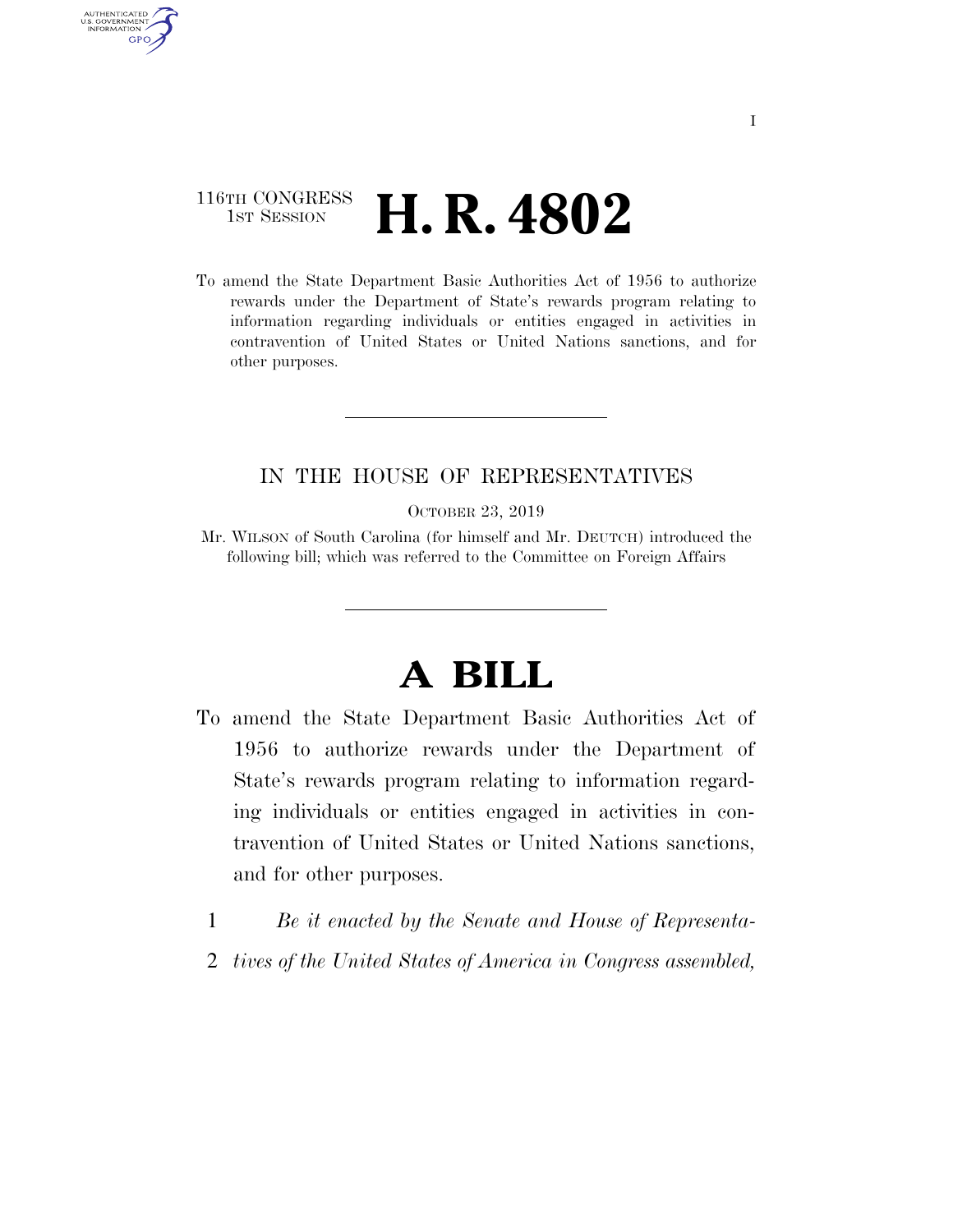| 1              | SECTION 1. AMENDMENT TO DEPARTMENT OF STATE RE-          |
|----------------|----------------------------------------------------------|
| $\overline{2}$ | <b>WARDS PROGRAM.</b>                                    |
| 3              | Subsection (b) of section 36 of the State Department     |
| $\overline{4}$ | Basic Authorities Act of 1956 (22 U.S.C. 2708) is amend- |
| 5              | $ed$ —                                                   |
| 6              | $(1)$ in paragraph $(11)$ , by striking "or" after       |
| 7              | the semicolon at the end;                                |
| 8              | $(2)$ in paragraph $(12)$ , by striking the period at    |
| 9              | the end and inserting "; or"; and                        |
| 10             | (3) by adding at the end the following new               |
| 11             | paragraph:                                               |
| 12             | $\cdot$ (13) the identification or location of an indi-  |
| 13             | vidual or entity that—                                   |
| 14             | "(A) knowingly, directly or indirectly, im-              |
| 15             | ports, exports, or reexports to, into, or from           |
| 16             | any country any goods, services, or technology           |
| 17             | controlled for export by the United States be-           |
| 18             | cause of the use of such goods, services, or             |
| 19             | technology in contravention of a United States           |
| 20             | or United Nations sanction; or                           |
| 21             | "(B) knowingly, directly or indirectly, pro-             |
| 22             | vides training, advice, or other services or as-         |
| 23             | sistance, or engages in significant financial            |
| 24             | transactions, relating to any such goods, serv-          |